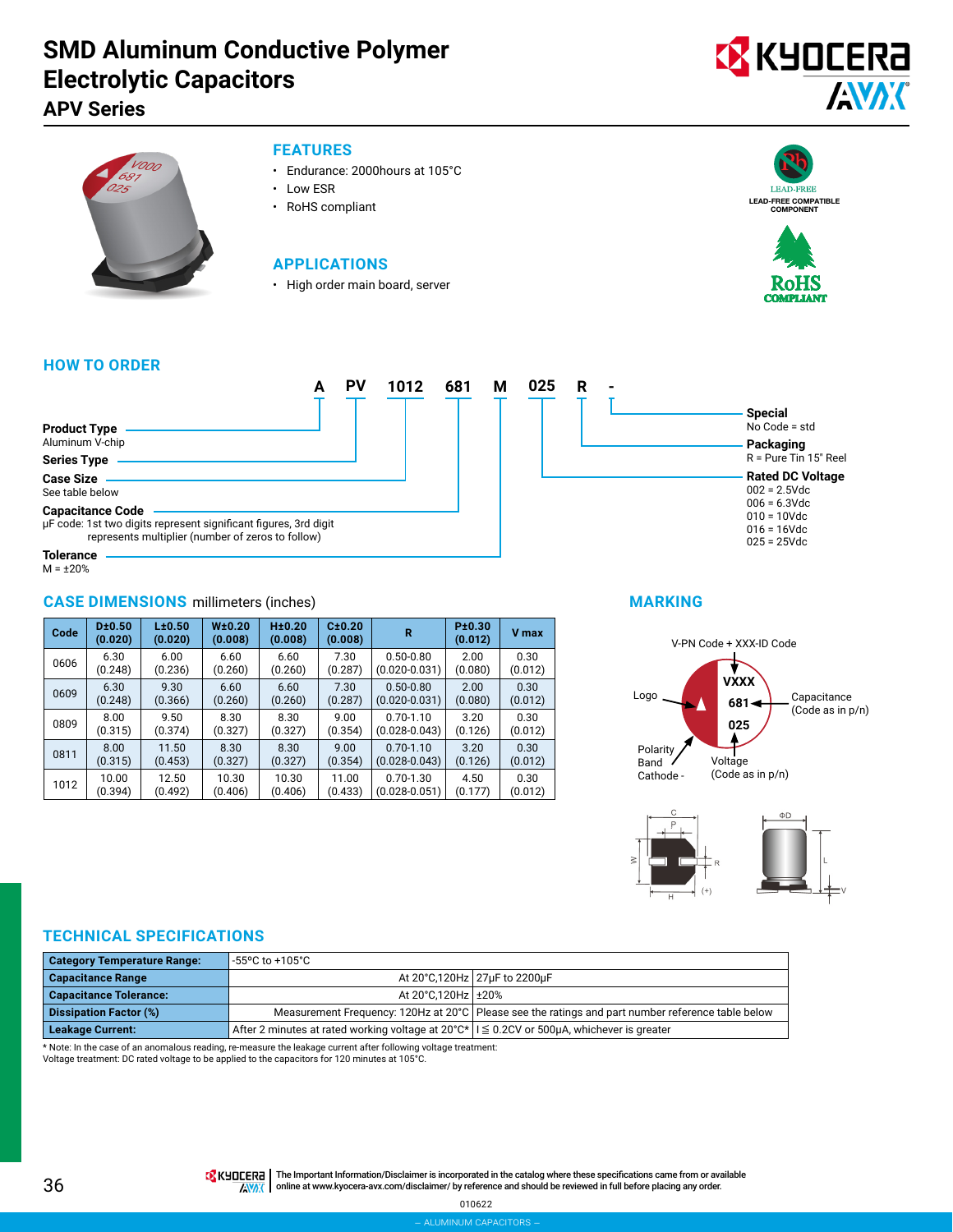

### **CAPACITANCE AND RATED VOLTAGE RANGE (FIGURES DENOTES CASE SIZE)**

|      | <b>Capacitance</b> | Rated Voltage DC (V <sub>R</sub> ) |      |            |                     |            |  |
|------|--------------------|------------------------------------|------|------------|---------------------|------------|--|
| μF   | Code               | 2.5V                               | 6.3V | <b>10V</b> | <b>16V</b>          | <b>25V</b> |  |
| 27   | 270                |                                    |      |            |                     | 0606       |  |
| 47   | 470                |                                    |      |            | 0606                | 0606,0609  |  |
| 56   | 560                |                                    |      |            |                     | 0606       |  |
| 68   | 680                |                                    |      | 0606       | 0606                | 0606       |  |
| 100  | 101                |                                    |      |            | 0606                | 0606,0609  |  |
| 120  | 121                |                                    |      | 0606       |                     |            |  |
| 150  | 151                |                                    |      |            | 0606,0609           | 0609       |  |
| 180  | 181                |                                    |      |            | 0606,0609           |            |  |
| 220  | 221                |                                    | 0606 | 0606, 0609 | 0609                | 0609,0811  |  |
| 270  | 271                |                                    | 0606 |            | 0609,0809           |            |  |
| 330  | 331                | 0606                               | 0606 | 0609       | 0609, 0811,<br>1012 | 0811, 1012 |  |
| 390  | 391                | 0606                               |      |            |                     |            |  |
| 470  | 471                | 0606                               | 0609 | 0609       |                     | 0811, 1012 |  |
| 560  | 561                | 0606                               | 0609 | 0811, 1012 | 0811                | 1012       |  |
| 680  | 681                | 0609                               |      |            | 1012                | 1012       |  |
| 1000 | 102                |                                    | 0811 | 0811, 1012 | 1012                |            |  |
| 1500 | 152                |                                    | 0811 | 1012       |                     |            |  |
| 2200 | 222                |                                    | 1012 |            |                     |            |  |

Released ratings

#### **RATINGS & PART NUMBER REFERENCE**

| Part No.        | <b>Case Size</b> | Capacitance $(\mu F)$ | <b>Rated Voltage (V)</b> | <b>DCL Max.</b><br>$(\mu A)$ | DF Max.<br>(%) | <b>ESR Max.</b><br>@100kHz<br>(m <sub>Ω</sub> ) | 100kHz RMS<br><b>Current</b><br>$(mA)/105^{\circ}C$ |
|-----------------|------------------|-----------------------|--------------------------|------------------------------|----------------|-------------------------------------------------|-----------------------------------------------------|
|                 |                  |                       | 2.5 Volts                |                              |                |                                                 |                                                     |
| APV0606331M002R | 0606             | 330                   | 2.5                      | 500                          | 8              | 18                                              | 2800                                                |
| APV0606391M002R | 0606             | 390                   | 2.5                      | 500                          | 8              | 18                                              | 2900                                                |
| APV0606471M002R | 0606             | 470                   | 2.5                      | 500                          | 8              | 18                                              | 4000                                                |
| APV0606561M002R | 0606             | 560                   | 2.5                      | 500                          | 8              | 18                                              | 4000                                                |
| APV0609681M002R | 0609             | 680                   | 2.5                      | 500                          | 8              | 13                                              | 4500                                                |
|                 |                  |                       | 6.3 Volt                 |                              |                |                                                 |                                                     |
| APV0606221M006R | 0606             | 220                   | 6.3                      | 500                          | 8              | 18                                              | 2900                                                |
| APV0606271M006R | 0606             | 270                   | 6.3                      | 500                          | 8              | 18                                              | 3100                                                |
| APV0606331M006R | 0606             | 330                   | 6.3                      | 500                          | 8              | 18                                              | 3200                                                |
| APV0609471M006R | 0609             | 470                   | 6.3                      | 592                          | 8              | 13                                              | 3600                                                |
| APV0609561M006R | 0609             | 560                   | 6.3                      | 706                          | 8              | 13                                              | 3800                                                |
| APV0811102M006R | 0811             | 1000                  | 6.3                      | 1260                         | 8              | 13                                              | 4500                                                |
| APV0811152M006R | 0811             | 1500                  | 6.3                      | 1890                         | 8              | 13                                              | 4600                                                |
| APV1012222M006R | 1012             | 2200                  | 6.3                      | 2772                         | 8              | 13                                              | 5800                                                |
|                 |                  |                       | 10 Volt                  |                              |                |                                                 |                                                     |
| APV0606680M010R | 0606             | 68                    | 10                       | 500                          | 12             | 45                                              | 2800                                                |
| APV0606121M010R | 0606             | 120                   | 10                       | 500                          | 12             | 27                                              | 2800                                                |
| APV0606221M010R | 0606             | 220                   | 10                       | 500                          | 12             | 27                                              | 2800                                                |
| APV0609221M010R | 0609             | 220                   | 10                       | 500                          | 12             | 18                                              | 3100                                                |
| APV0609331M010R | 0609             | 330                   | 10                       | 660                          | 12             | 18                                              | 3200                                                |
| APV0609471M010R | 0609             | 470                   | 10                       | 940                          | 12             | 27                                              | 3500                                                |
| APV0811561M010R | 0811             | 560                   | 10                       | 1120                         | 12             | 18                                              | 3700                                                |
| APV1012561M010R | 1012             | 560                   | 10                       | 1120                         | 12             | 18                                              | 5200                                                |
| APV0811102M010R | 0811             | 1000                  | 10                       | 2000                         | 12             | 13                                              | 4400                                                |
| APV1012102M010R | 1012             | 1000                  | 10                       | 2000                         | 12             | 13                                              | 4600                                                |
| APV1012152M010R | 1012             | 1500                  | 10                       | 3000                         | 12             | 13                                              | 4600                                                |
|                 |                  |                       | 16 Volt                  |                              |                |                                                 |                                                     |
| APV0606470M016R | 0606             | 47                    | 16                       | 500                          | 12             | 36                                              | 1700                                                |
| APV0606680M016R | 0606             | 68                    | 16                       | 500                          | 12             | 36                                              | 2100                                                |
| APV0606101M016R | 0606             | 100                   | 16                       | 500                          | 12             | 27                                              | 2500                                                |
| APV0606151M016R | 0606             | 150                   | 16                       | 500                          | 12             | 27                                              | 2500                                                |

All technical data relates to an ambient temperature of +25C. Capacitance and DF are measured at 120Hz, 0.5RMS with DC bias of 2.2 volts. DCL is measured at rated voltage after 5 minutes.

012122 – aluminum capacitors –

The Important Information/Disclaimer is incorporated in the catalog where these specifications came from or available<br>online at [www.kyocera-avx.com/disclaimer/](http://www.kyocera-avx.com/disclaimer/) by reference and should be reviewed in full before placing any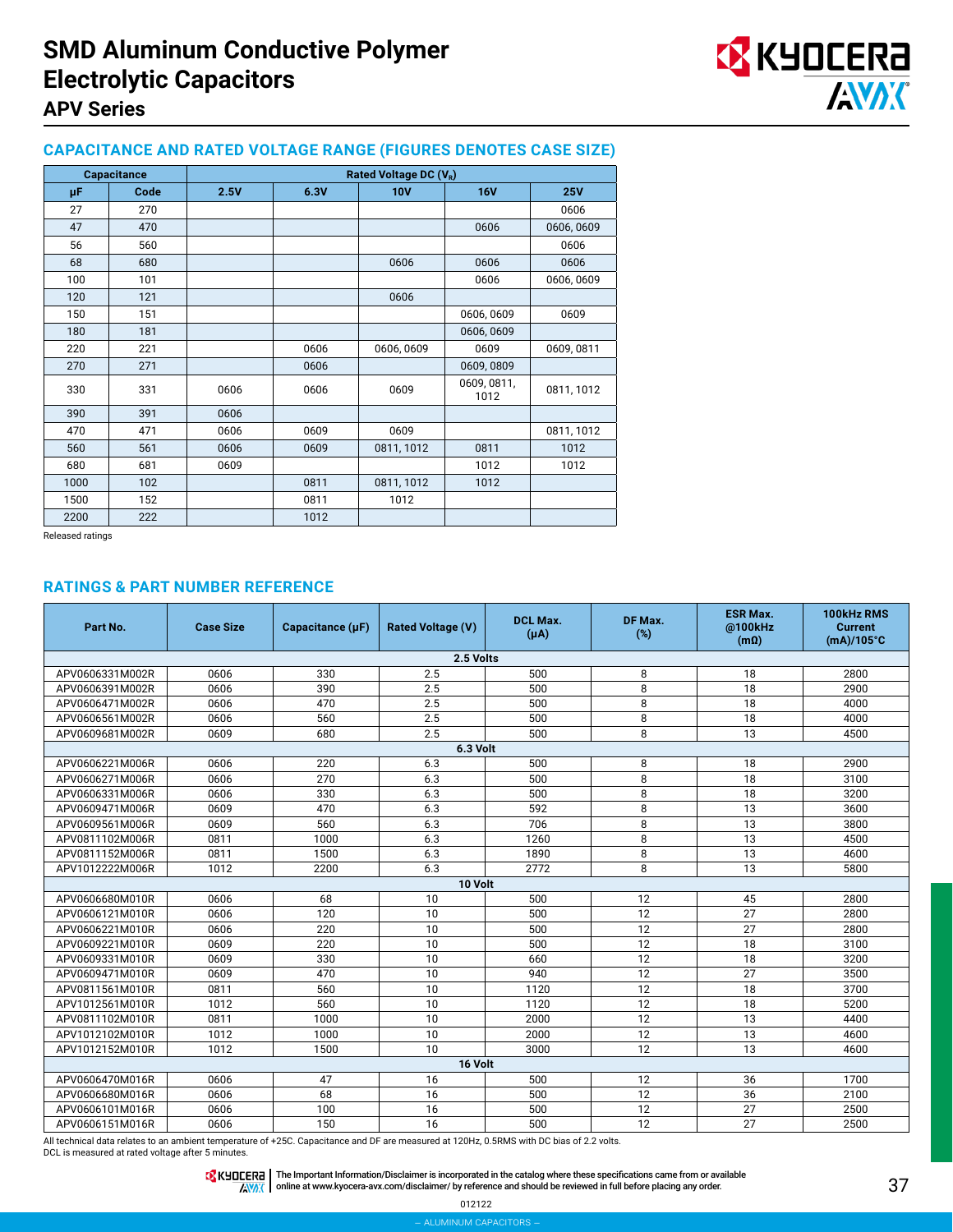## **SMD Aluminum Conductive Polymer Electrolytic Capacitors APV Series**



| Part No.        | <b>Case Size</b> | Capacitance (µF) | <b>Rated Voltage (V)</b> | <b>DCL Max.</b><br>$(\mu A)$ | DF Max.<br>(%)  | <b>ESR Max.</b><br>@100kHz<br>(m <sub>Ω</sub> ) | 100kHz RMS<br><b>Current</b><br>$(mA)/105^{\circ}C$ |
|-----------------|------------------|------------------|--------------------------|------------------------------|-----------------|-------------------------------------------------|-----------------------------------------------------|
| APV0609151M016R | 0609             | 150              | 16                       | 500                          | 12              | 22                                              | 2700                                                |
| APV0606181M016R | 0606             | 180              | 16                       | 576                          | 12              | 54                                              | 2600                                                |
| APV0609181M016R | 0609             | 180              | 16                       | 576                          | 12              | 22                                              | 2800                                                |
| APV0609221M016R | 0609             | 220              | 16                       | 704                          | 12              | 22                                              | 2600                                                |
| APV0609271M016R | 0609             | 270              | 16                       | 864                          | 12              | 22                                              | 2700                                                |
| APV0809271M016R | 0809             | 270              | 16                       | 864                          | 12              | 22                                              | 2900                                                |
| APV0609331M016R | 0609             | 330              | 16                       | 1056                         | 12              | 22                                              | 2700                                                |
| APV0811331M016R | 0811             | 330              | 16                       | 1056                         | 12              | 18                                              | 4200                                                |
| APV1012331M016R | 1012             | 330              | 16                       | 1056                         | 12              | 18                                              | 5200                                                |
| APV0811561M016R | 0811             | 560              | 16                       | 1792                         | 12              | 18                                              | 3600                                                |
| APV1012681M016R | 1012             | 680              | 16                       | 2176                         | 12              | 18                                              | 4200                                                |
| APV1012102M016R | 1012             | 1000             | 16                       | 3200                         | 12              | 18                                              | 4300                                                |
|                 |                  |                  | 25 Volt                  |                              |                 |                                                 |                                                     |
| APV0606270M025R | 0606             | 27               | 25                       | 500                          | 12              | 45                                              | 1100                                                |
| APV0606470M025R | 0606             | 47               | 25                       | 500                          | 12              | 45                                              | 1800                                                |
| APV0609470M025R | 0609             | 47               | 25                       | 500                          | 12              | 31                                              | 2100                                                |
| APV0606560M025R | 0606             | 56               | 25                       | 500                          | 12              | 45                                              | 1800                                                |
| APV0606680M025R | 0606             | 68               | 25                       | 500                          | 12              | 45                                              | 1800                                                |
| APV0606101M025R | 0606             | 100              | 25                       | 500                          | 12              | 27                                              | 2500                                                |
| APV0609101M025R | 0609             | 100              | 25                       | 500                          | 12              | 45                                              | 2200                                                |
| APV0609151M025R | 0609             | 150              | 25                       | 750                          | 12              | 27                                              | 2600                                                |
| APV0609221M025R | 0609             | 220              | 25                       | 1100                         | 12              | 27                                              | 2600                                                |
| APV0811221M025R | 0811             | 220              | 25                       | 1100                         | 12              | 27                                              | 2700                                                |
| APV0811331M025R | 0811             | 330              | 25                       | 1650                         | 12              | 19                                              | 2900                                                |
| APV1012331M025R | 1012             | 330              | 25                       | 1650                         | 12              | 27                                              | 2800                                                |
| APV0811471M025R | 0811             | 470              | 25                       | 2350                         | $\overline{12}$ | 27                                              | 2900                                                |
| APV1012471M025R | 1012             | 470              | 25                       | 2350                         | 12              | 19                                              | 3200                                                |
| APV1012561M025R | 1012             | 560              | 25                       | 2800                         | 12              | 19                                              | 3400                                                |
| APV1012681M025R | 1012             | 680              | 25                       | 3400                         | 12              | 19                                              | 3400                                                |

All technical data relates to an ambient temperature of +25C. Capacitance and DF are measured at 120Hz, 0.5RMS with DC bias of 2.2 volts.

DCL is measured at rated voltage after 5 minutes.

### **FREQUENCY COEFFICIENT OF PERMISSIBLE RIPPLE CURRENT**

| <b>Frequency</b> | 120Hz $\leq$ F(Hz) < 1kHz | 1kHz $\leq$ F(Hz) < 10kHz | 10kHz $\leq$ F(Hz) < 100kHz | 100kHz $\leq$ F(Hz) < 500kHz |
|------------------|---------------------------|---------------------------|-----------------------------|------------------------------|
| Coefficient      | 0.05                      | 0.30                      | 0.70                        | .00                          |

### **QUALIFICATION TABLE**

| <b>Test</b>                        |                                                                                                                                                                                                         |                           | APV series (Temperature Range -55°C to +105°C) |  |  |  |
|------------------------------------|---------------------------------------------------------------------------------------------------------------------------------------------------------------------------------------------------------|---------------------------|------------------------------------------------|--|--|--|
|                                    | <b>Condition</b>                                                                                                                                                                                        |                           | <b>Characteristics</b>                         |  |  |  |
|                                    |                                                                                                                                                                                                         | <b>Visual examination</b> | no visible damage                              |  |  |  |
|                                    | The following specifications shall be satisfied when                                                                                                                                                    | $\Delta C/C$              | $\leq$ ±20% of the initial limit               |  |  |  |
| <b>Endurance</b>                   | the capacitors are restored to 20°C after the rated                                                                                                                                                     | DF                        | $\leq$ 150% of the initial specified limit     |  |  |  |
|                                    | voltage is applied for 2000 hours at 105°C.                                                                                                                                                             | <b>ESR</b>                | $\leq$ 150% of the initial specified limit     |  |  |  |
|                                    |                                                                                                                                                                                                         | <b>DCL</b>                | $\leq$ Initial specified limit                 |  |  |  |
|                                    |                                                                                                                                                                                                         | <b>Visual examination</b> | no visible damage                              |  |  |  |
|                                    | The following specifications shall be satisfied when $\Delta C/C$<br>the capacitors are restored to 20°C after subjection<br>them to store at 60°C, 90 to 95% RH for 2000 hours,<br>without DC applied. |                           | $\leq$ ±20% of the initial limit               |  |  |  |
| <b>Damp Heat</b><br>(Steady State) |                                                                                                                                                                                                         | DF                        | $\leq$ 150% of the initial specified limit     |  |  |  |
|                                    |                                                                                                                                                                                                         | <b>ESR</b>                | $\leq$ 150% of the initial specified limit     |  |  |  |
|                                    |                                                                                                                                                                                                         | <b>DCL</b>                | $\leq$ Initial specified limit                 |  |  |  |
|                                    |                                                                                                                                                                                                         | <b>Visual examination</b> | no visible damage                              |  |  |  |
|                                    | The capacitors shall be subjected to 1000 cycles<br>each consisting of charge with the surge voltages                                                                                                   | $\Delta C/C$              | $\leq$ ±20% of the initial limit               |  |  |  |
| <b>Surge Voltage</b>               | specified at normal temperature for 30 seconds.                                                                                                                                                         | DF                        | $\leq$ 150% of the initial specified limit     |  |  |  |
|                                    | Through a protective resistor $(R = 1k\Omega)$ and<br>discharge for 5 minutes 30 seconds.                                                                                                               | <b>ESR</b>                | $\leq$ 150% of the initial specified limit     |  |  |  |
|                                    |                                                                                                                                                                                                         | <b>DCL</b>                | $\leq$ Initial specified limit                 |  |  |  |

**TA KHOLERA** The Important Information/Disclaimer is incorporated in the catalog where these specifications came from or available AVAX online at [www.kyocera-avx.com/disclaimer/](http://www.kyocera-avx.com/disclaimer/) by reference and should be reviewed in full before placing any order.

010522